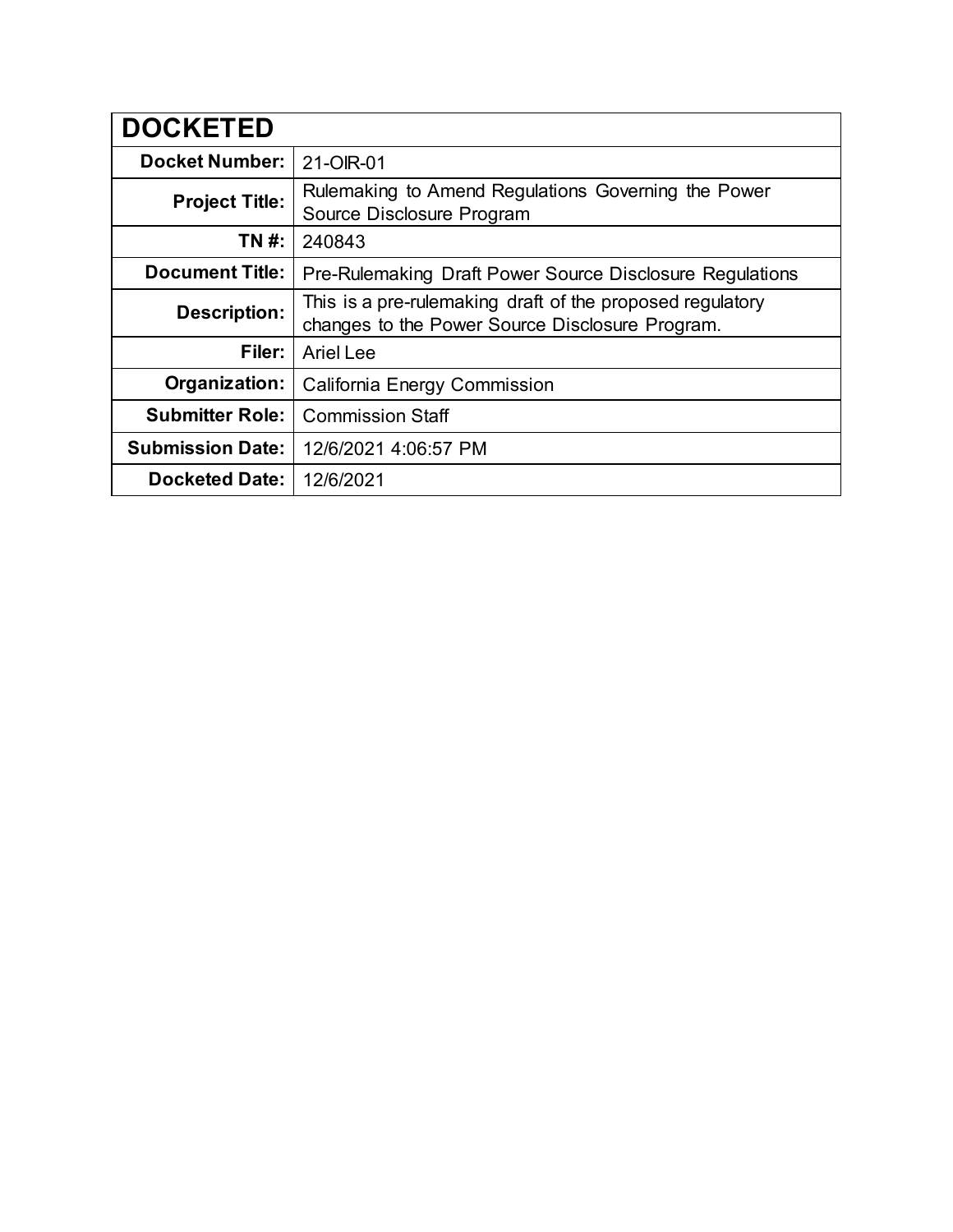### *Pre-Rulemaking Draft*

# **Pre-Rulemaking Amendments to the Power Source Disclosure Program**

## **California Code of Regulations Title 20. Public Utilities and Energy Division 2. State Energy Resources Conservation and Development Commission Chapter 3. Data Collection Article 5. Power Source Disclosure**

#### **December 7, 2021**

§ 1394. Annual Submission to the Energy Commission.

(a) On or before June 1 of each year, each retail supplier shall submit a separate annual report to the Energy Commission containing the information identified in subdivision (b) below for each electricity portfolio offered the previous calendar year, in accordance with the methodology described in section 1393. Retail suppliers must submit this information on the Annual Report forms provided by the Energy Commission.

(1) The retail supplier shall submit an electronic copy of each annual report in conformance with section 1208.1. Paper copies with original signatures shall be retained by the retail supplier and furnished to the Energy Commission upon request.

(2) The report must include an attestation, signed by an authorized agent of the retail supplier under penalty of perjury, that the electricity claimed by the retail supplier as a specified purchase during the previous calendar year was sold once and only once to retail customers of that retail supplier, and that the information provided in the report is true and correct.

(b) Annual Report. Retail suppliers shall provide the following information for each specified purchase of electricity procured in the previous calendar year and for electricity from unspecified sources from the previous calendar year on the forms provided by the Energy Commission. Retail suppliers shall submit GHG data pursuant to subdivisions  $(b)(1)(D)-(E)$  and  $(b)(3)(D)$  for generation and procurement that occurs on or after January 1, 2020.

- (1) General.
	- (A) Fuel type attribute information using the fuel type categories identified in section 1393(b)(3). For purchases of specified system power of an asset-controlling supplier, retail suppliers may use the ACS Purchase Calculator provided by the Energy Commission to determine the appropriate fuel types and quantities.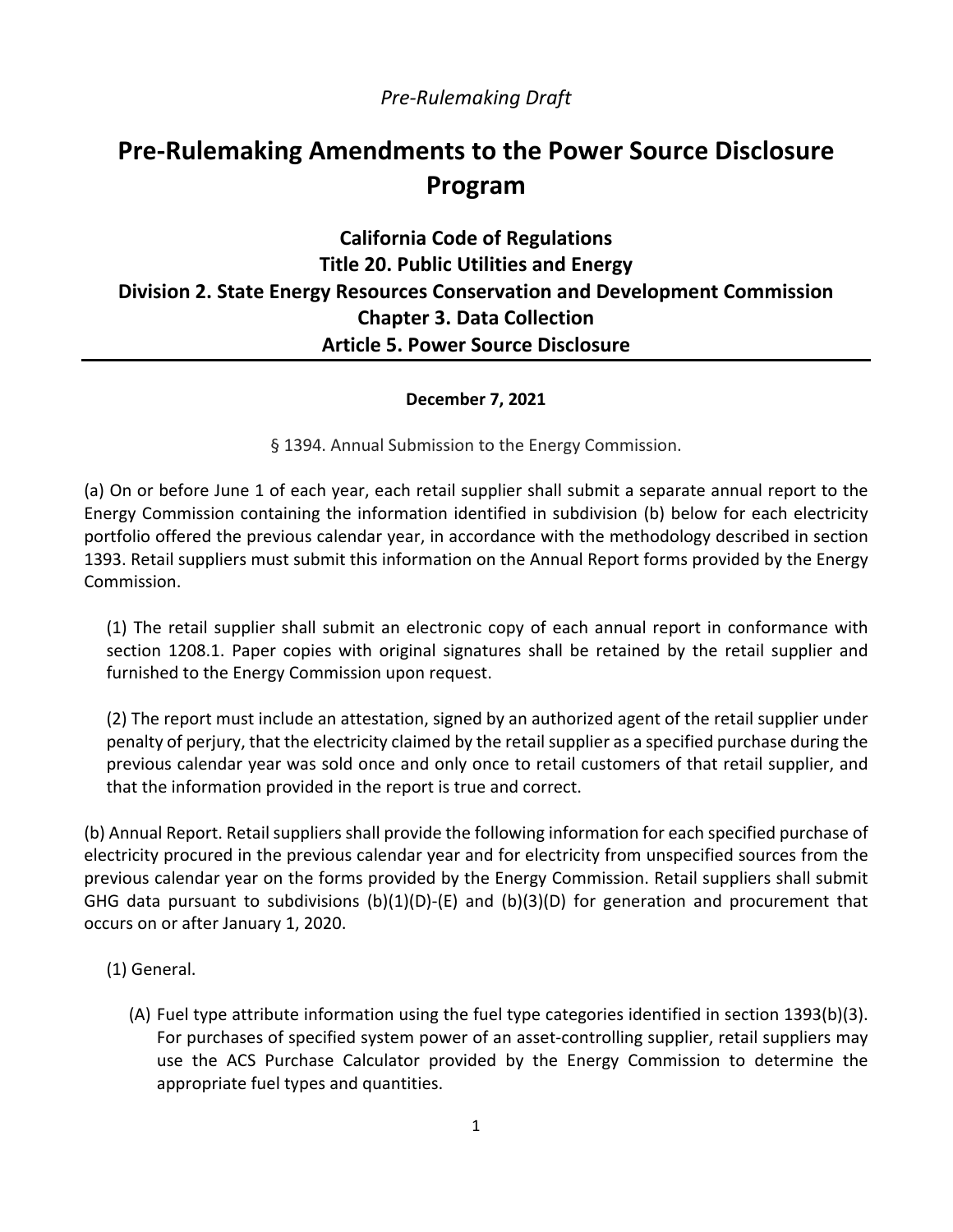(B) Electricity purchases and sales information, denominated in thousands of kilowatt hours:

1. Gross kilowatt hours purchased.

2. Kilowatt hours resold at wholesale.

3. Net kilowatt hours of purchased electricity, determined by subtracting resold electricity from gross kilowatt hours of purchased electricity.

4. Adjusted net kilowatt hours of purchased electricity, calculated pursuant to section 1393(a)(6).

5. Quantity of unspecified power attributed to the electricity portfolio pursuant to section 1393(a)(4).

(C) Identifying information:

1. Generator name, generator location (state or province), and generator identification numbers under the Renewables Portfolio Standard (RPS) and the Western Renewable Energy Generation Information System (WREGIS), if applicable.

2. EIA number:

a. The Energy Commission shall assign identification numbers to use in place of an EIA number for generators without an EIA number, for unspecified power, and for purchases of the specified system power of an asset-controlling supplier pursuant to subdivision (c).

b. For specified purchases of eligible firmed-and-shaped products, the retail supplier shall also provide the EIA identification number of the generator that provided delivered electricity as specified under the firming-and-shaping agreement. If the source of the delivered electricity is unspecified power, the retail supplier shall use the identification number for unspecified power provided by the Energy Commission.

(D) GHG emissions intensity associated with each purchase of electricity as provided by the Energy Commission pursuant to section 1393(c)(2).

(E) Total GHG emissions associated with each purchase of electricity, calculated in accordance with section 1393(c), and expressed in metric tons of  $CO<sub>2</sub>e$ .

(F) Annual surplus generation from a pumped storage facility, meaning the facility produced more electricity than it consumed for storage pumping and other on-site load during the previous year, shall be reported as specified purchases of large hydroelectricity. Annual losses incurred by pumped storage facilities, meaning the facility consumed more electricity through on-site load than it generated, shall not be reported.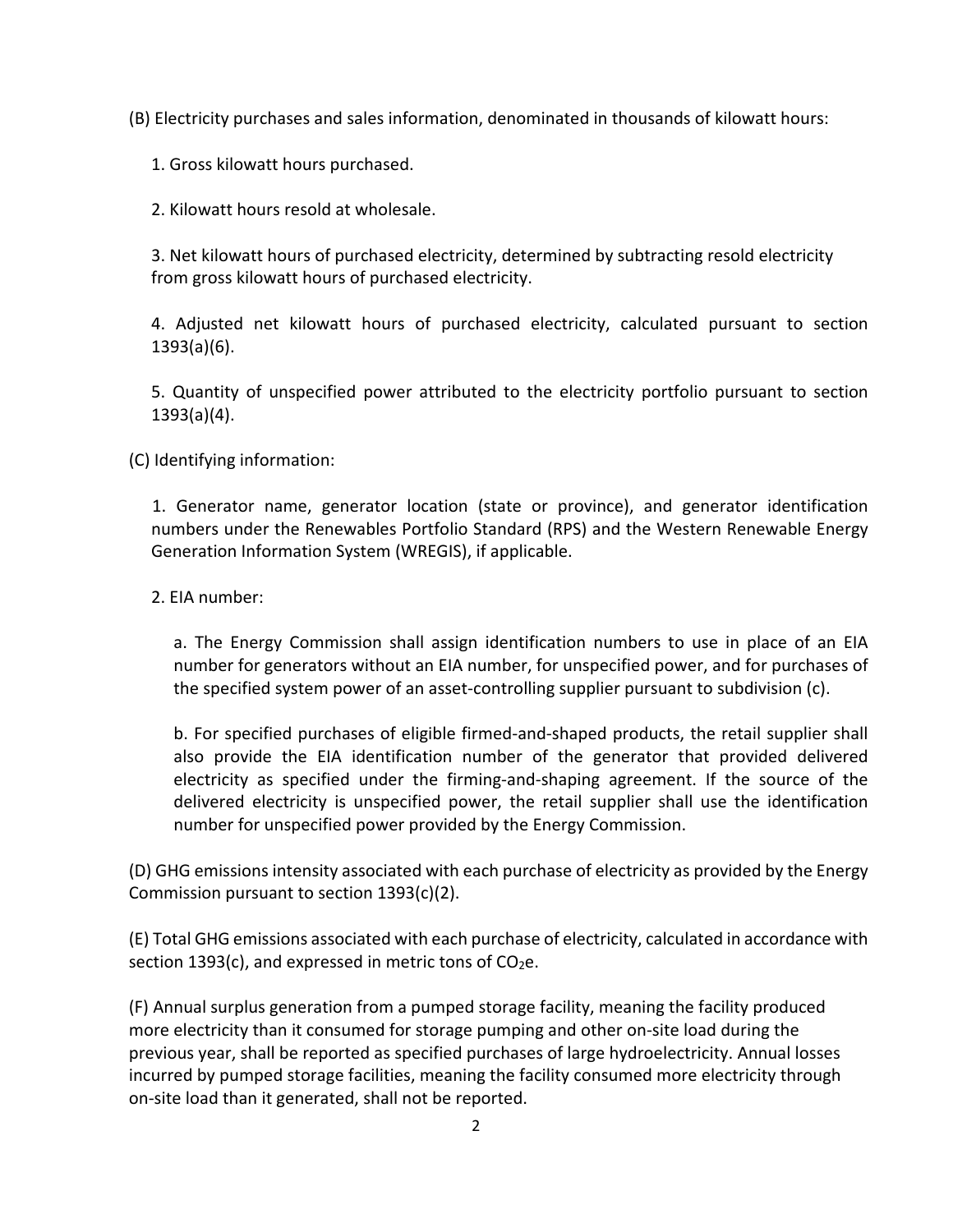(2) Unbundled RECs.

(A) Quantity of unbundled RECs associated retired in association with the an electricity portfolio retired offered during the previous calendar year, denominated in thousands of kilowatt hours.

(B) Generator name, location, fuel type, vintage year, and WREGIS and RPS identification numbers for each source of retired unbundled RECs.

(C) Upon request by the Energy Commission, the retail supplier shall authorize WREGIS to confirm unbundled REC retirements associated with each electricity portfolio.

(3) Aggregated Data.

(A) Total adjusted net purchase for each fuel type, aggregated from information reported pursuant to subdivision (b)(1)(B).

(B) Total retail sales of the electricity portfolio. The retail supplier shall also describe the retail suppliers' other electricity end-uses in megawatt hours, such as transmission and distribution losses.

(C) Percentage of retail sales for each fuel type, rounded to the nearest tenth of a percent.

(D) The GHG emissions intensity of the electricity portfolio pursuant to the calculation method specified in section 1393(c)(4).

(E) Total retired unbundled RECs, expressed as a percentage of retail sales.

(c) Asset-Controlling Suppliers. An asset-controlling supplier may have its wholesale sales of system power classified as specified system power of an asset-controlling supplier if it complies with the following reporting requirements by February 1 each year:

(1) Reports to the CARB under section 95111(f) of the MRR and has an emission factor posted for use on the CARB website;

(2) Reports to the Energy Commission the fuel mix of its specified system mix using the fuel types designated under section 1393(b)(3) and corresponding to the asset-controlling supplier's reporting pursuant to subdivision (c)(1); and

(3) Providesto the Energy Commission an attestation by an authorized officer of the asset-controlling supplier affirming that the fuel mix in its report to the Energy Commission is consistent with the report submitted pursuant to subdivision (c)(1).

Note: Authority cited: Section 25213, Public Resources Code; and Section 398.5, Public Utilities Code. Reference: Sections 25216 and 25216.5, Public Resources Code; and Section 398.5, Public Utilities Code.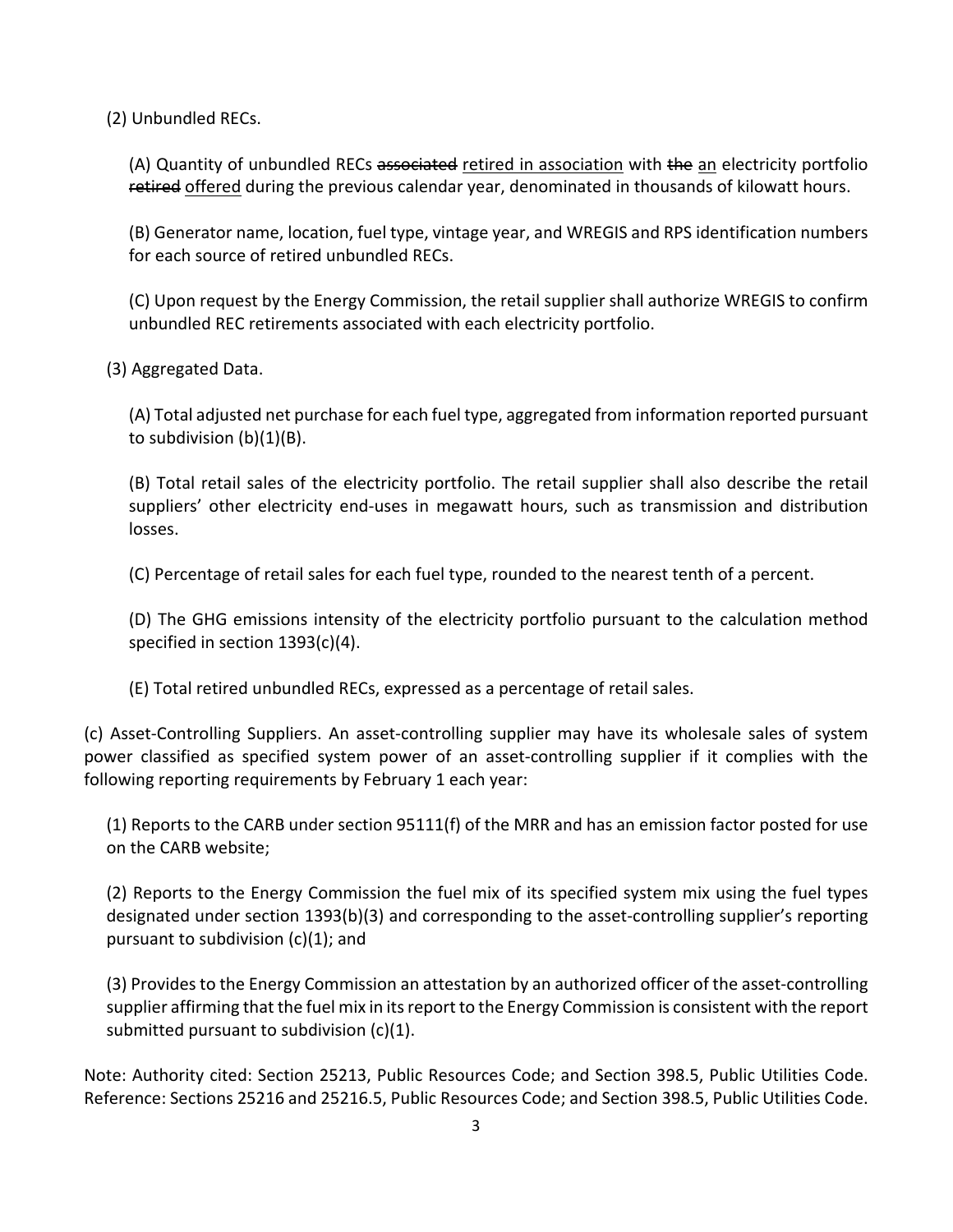#### § 1394.1. Retail Disclosure to Consumers.

(a) Pursuant to [Section 398.4 of the Public Utilities Code,](http://www.westlaw.com/Link/Document/FullText?findType=L&pubNum=1000221&cite=CAPUS398.4&originatingDoc=I0E1D4149545241E698C3431F24F562A1&refType=LQ&originationContext=document&vr=3.0&rs=cblt1.0&transitionType=DocumentItem&contextData=(sc.Default)) each retail supplier shall provide to consumers a power content label that discloses the fuel mix and GHG emissions intensity of each electricity portfolio that was sold during the previous calendar year, and separately discloses the fuel mix and GHG emissions intensity of total California system electricity, using the schedule and format specified in this section. Retail suppliers shall disclose GHG emissions intensity data on power content labels for generation and procurement that occurs on or after January 1, 2020.

(1) Information disclosed on each power content label shall be consistent with the information reported to the Energy Commission on the annual report for each electricity portfolio.

(2) Any marketing or retail product claim by a retail supplier related to the GHG emissions intensity of an electricity portfolio shall be consistent with the GHG emissions intensity disclosed on the relevant power content label.

(3) The Energy Commission shall provide fuel mix and GHG emissions intensity of California's total statewide retail electricity sales for inclusion on the power content label.

(b) Each retail supplier shall disclose the information required in this section to consumers according to the following schedule:

(1) The power content label shall be provided in all product-specific written promotional materials that are distributed to consumers by either printed or electronic means, including the retail supplier's Internet Web site, if one exists, except that advertisements and notices in general circulation media shall not be subject to this requirement.

(2) The power content label shall be provided by United States mail to customers served by each electricity portfolio and to the Energy Commission by September 1 of each year on or before the end of the first complete billing cycle for the third quarter of the year. The power content label shall be provided to customers in written promotional materials by the end of the first complete billing cycle for the fourth quarter of the year. Retail suppliers may provide annual disclosures to customers via electronic mail, provided that the customer has consented to receiving electronic mail notice in lieu of service by United States mail. Annual disclosures The power content label shall also be displayed on the website of the retail supplier, if it maintains one for purposes of communicating information about electric service, in an easily marked and identifiable location by October 1 of each year.

(c) Each retail supplier shall disclose the following information for every electricity portfolio it offers, except for custom electricity portfolios, on a single power content label:

(1) Fuel mix information of each electricity portfolio and of California total statewide retail electricity sales shall be provided using the following fuel type categories and in the following order, rounded to the nearest tenth of a percent: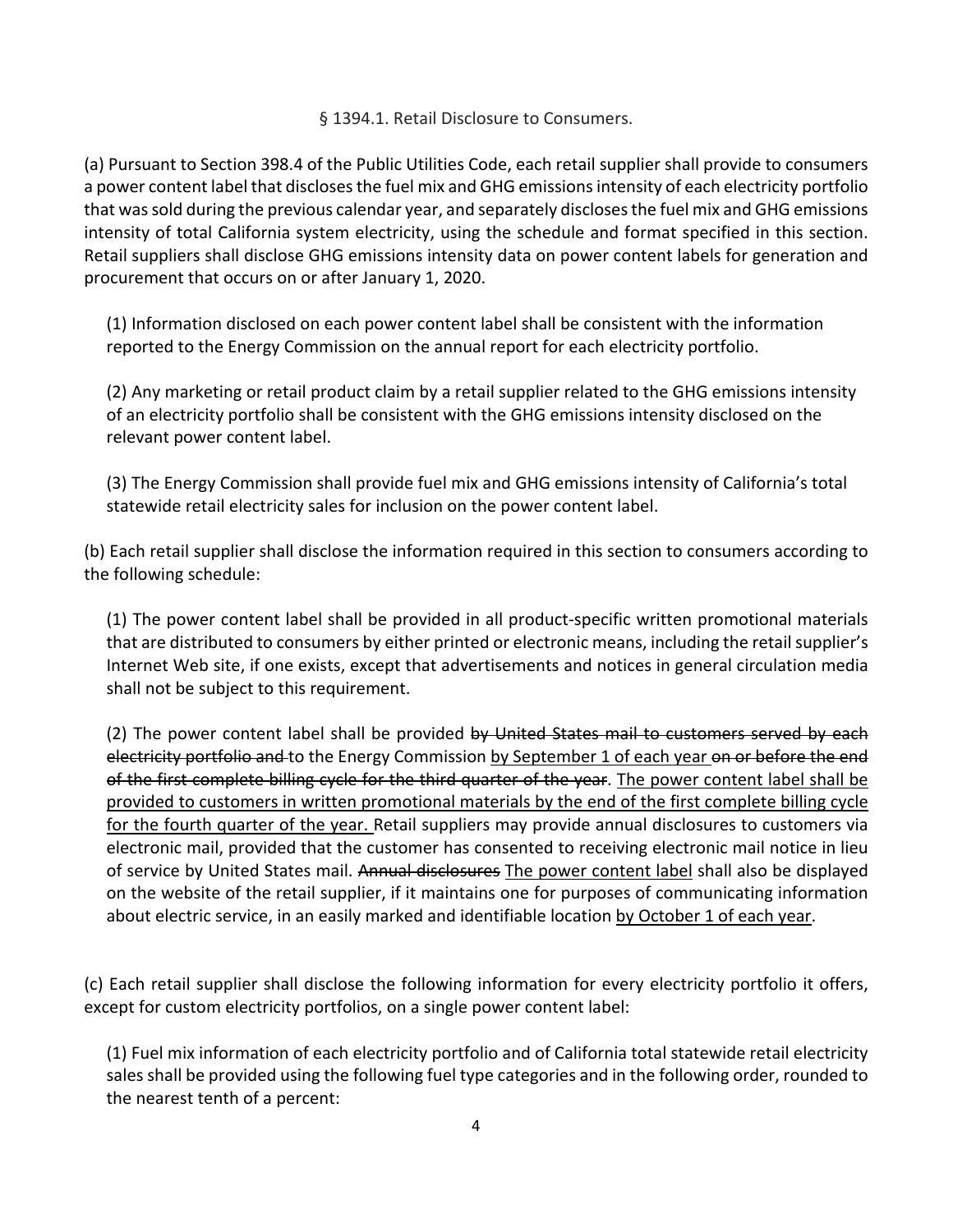- (A) Eligible renewable
- (B) Coal
- (C) Large hydroelectric
- (D) Natural gas
- (E) Nuclear
- (F) Other
- (G) Unspecified sources of power

(2) The retail supplier shall include the following subcategories within the eligible renewable category:

- (A) Biomass and biowaste
- (B) Geothermal
- (C) Eligible hydroelectric
- (D) Solar
- (E) Wind
- (F) Other, if applicable

(3) GHG emissions intensity of each electricity portfolio and of California total statewide retail electricity sales in accordance with the calculation method specified in section 1393(c), expressed in pounds of  $CO<sub>2</sub>e$  per megawatt hour. This information shall also be displayed graphically in a bar chart.

(4) The retail supplier's company name, phone number, and website address, and the name, phone number, and website address of the Energy Commission.

(5) Quantity of unbundled RECs retired in association with each electricity portfolio, expressed as a percentage of retail sales.

(d) The fuel mix and GHG emissions intensity disclosed by retail suppliers that offer an electricity portfolio to retail consumers in California and one or more other states shall reflect the proportional share of the portfolio of resources attributed to its California retail sales.

(e) Custom electricity portfolios negotiated under private agreement shall not be included in the power content labels provided to the retail supplier's general customers. Instead, such electricity portfolios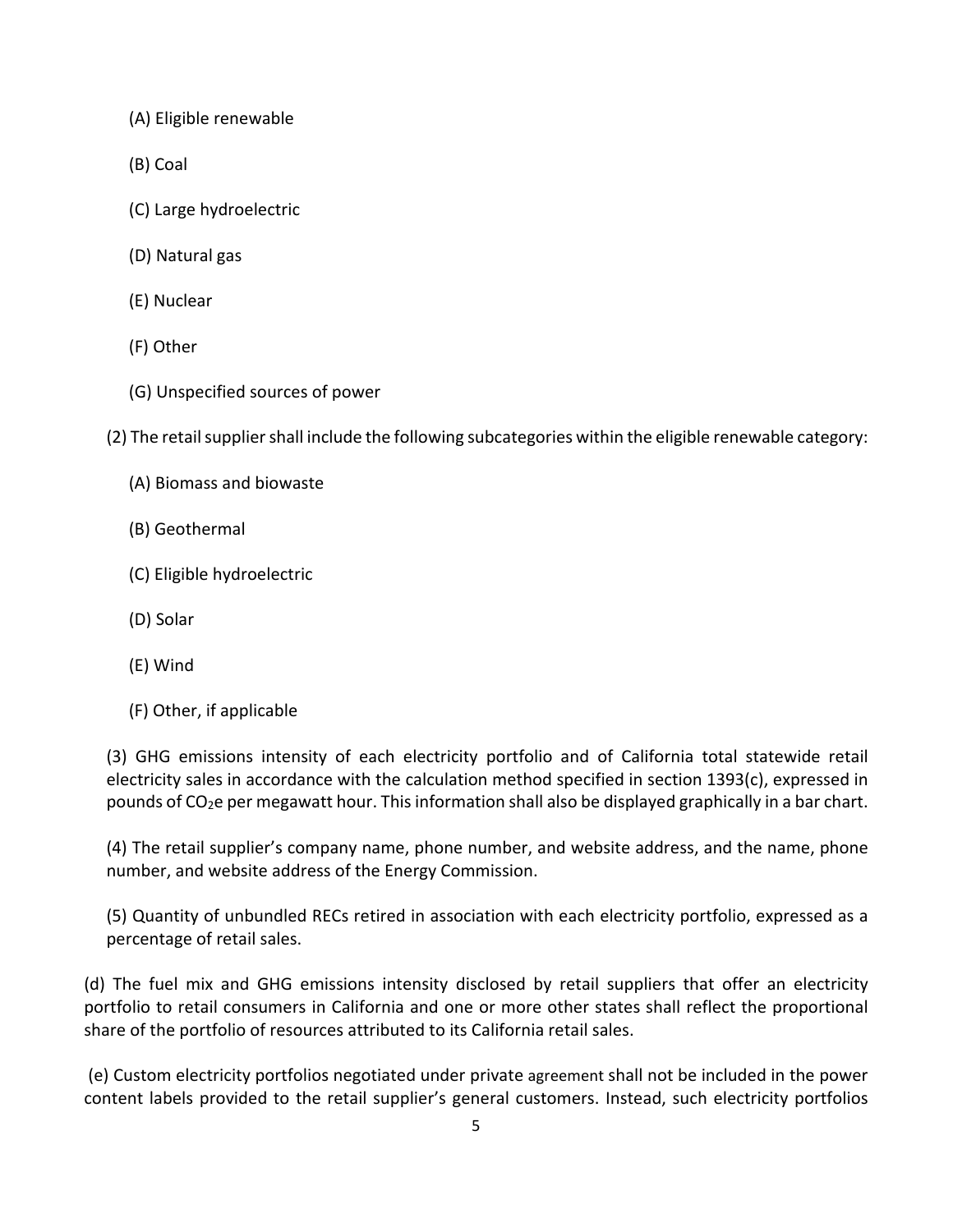shall be disclosed to the subscribed customers on a separate power content label via physical or electronic mail consistent with the provisions of subdivision (b)(2). Custom electricity portfoliosshall not be subject to the promotional materials disclosure requirement of subdivision (b)(1) or the website disclosure requirement of subdivision (b)(2).

(f) If individual customers are served by a mixture of electricity portfolios, the power content label shall include a footnote on the power content label stating that some customers of the retail supplier may be served by more than one electricity portfolio.

 $(g)$  New community choice aggregators shall report the GHG emissions intensity of their electricity portfolios beginning with the first annual report containing data from the first full calendar year of operation following the first 24 months of serving their first retail customer. Any new community choice aggregator formed after January 1, 2016, is not required to report data on greenhouse gas emissions intensity associated with retail sales until at least 24 months, but shall report that data no later than 36 months, after serving its first retail customer.

(h) All information contained in the power content label shall appear in one place without other intervening material.

(1) If the retail supplier offers promotional materials that consist of more than one page, the power content label or a note telling the customer where the power content label can be found shall appear on the cover page or the first facing page. If a note is used to tell the customer where the power content label can be found, the note shall appear in a type size no smaller than 10 point.

(2) Notwithstanding the provisions of subdivision (h)(1) of this section, if the promotional materials pertain to more than one electricity portfolio and contain multiple pages, the power content label for each electricity portfolio may appear on the page discussing that electricity portfolio.

(i) Each retail supplier shall use the power content label template provided by the Energy Commission on its website or by electronic mail to generate its power content label. The format of the power content label may not be altered by the retail supplier.

(j) If a retail supplier elects to include additional information related to the sources of unbundled RECs on any power content label, the retail supplier shall submit the proposed information to the Energy Commission for review by May 1 annually. By June 15 annually, the Executive Director or her or his designee shall determine whether the proposed language is limited to information specifically related to the sources of unbundled RECs and does not conflict with the methodology established by the Energy Commission for the calculation of the GHG emissions intensity. If the Executive Director or her or his designee determines that the proposed language meets these requirements, she or he shall issue a modified Power Content Label template to the retail supplier that includes the proposed language in a footnote.

(k) Separate from the power content label, retail suppliers may provide additional information to customers describing other actions relating to GHG that are unrelated to the electricity portfolio.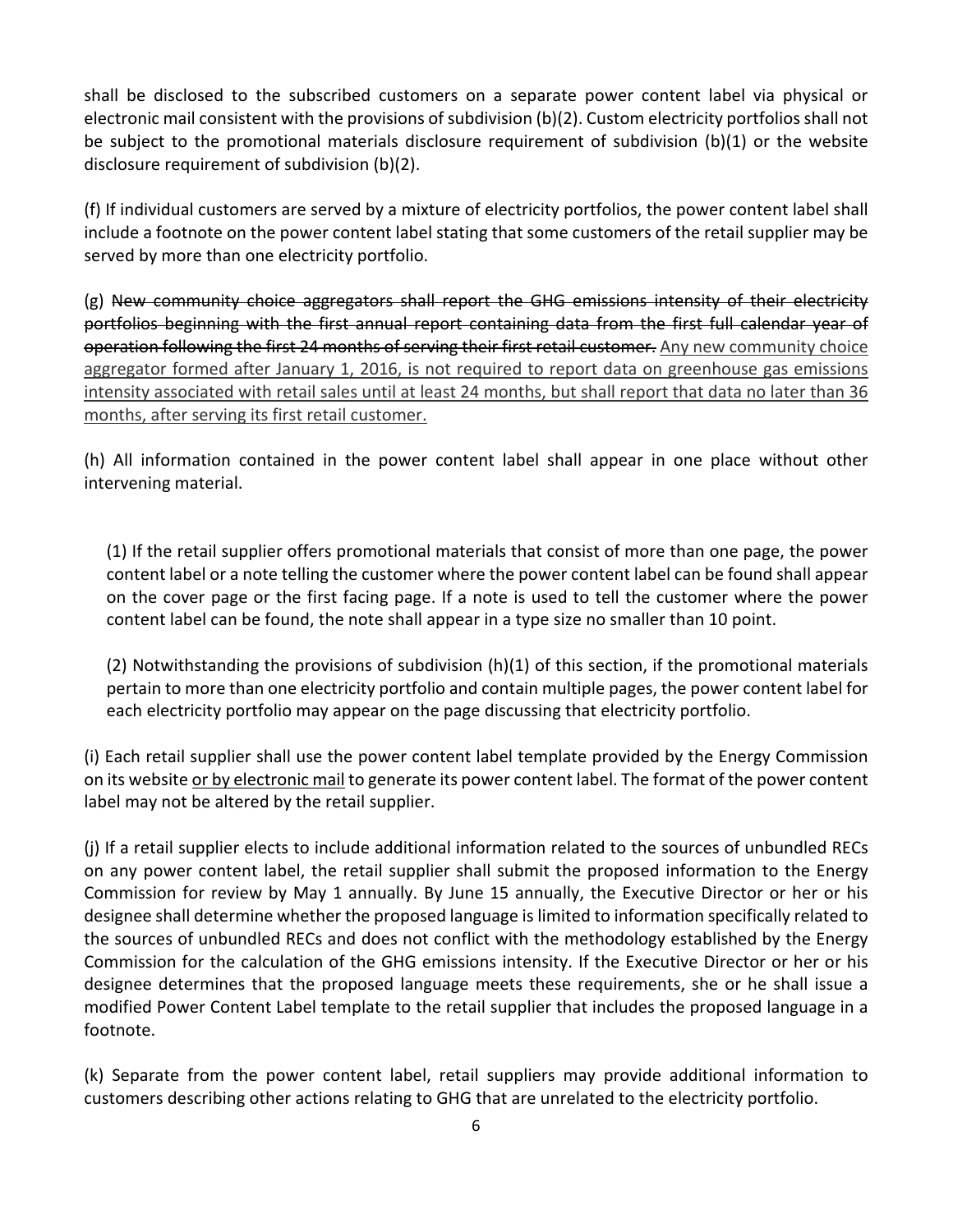(l) The power content label shall include the following information in footnotes:

(1) "Renewable energy credits (RECs) are tracking instruments issued for renewable generation. Unbundled renewable energy credits (RECs) represent renewable generation that was not delivered to serve retail sales. Unbundled RECs are not reflected in the power mix or GHG emissions intensities above."

(2) "The eligible renewable percentage above does not reflect RPS compliance, which is determined using a different methodology."

(3) "Unspecified power is electricity that has been purchased through open market transactions and is not traceable to a specific generation source."

Note: Authority cited: Section 25213, Public Resources Code; and Section 398.4, Public Utilities Code. Reference: Sections 25216 and 25216.5, Public Resources Code; and Section 398.4, Public Utilities Code.

§ 1394.2. Auditing and Verification.

(a) By October 1 of each year, all retail suppliers shall provide a report prepared by an auditor who has conducted the procedures identified in subdivision (b) The report shall contain a summary of the results of the procedures and a proof of service of the annual power content label to customers.

(1) The retail supplier shall engage an auditor to verify the accuracy and completeness of data reported in the annual report submitted to the Energy Commission.

(A) The auditor shall be a Certified Public Accountant in good standing with the American Institute of Certified Public Accountants (AICPA) or a Certified Internal Auditor in good standing with the Institute of Certified Internal Auditors.

(B) The engagement shall be performed in accordance with the American Institute of Certified Public Accountants (AICPA) Statements on Standards for Attestation Engagements, Section 600, AICPA Statements on Auditing Standards, Section 622, or the Generally Accepted Government Auditing Standards for Attestation Engagements or Performance Audits as specified under Chapter 1 of the Government Auditing Standards (July 2018), which is hereby incorporated by reference.

(2) A retail supplier that is a public agency providing electric services is not required to comply with the provisions of subdivision (a)(1) if the board of directors of the public agency submits to the Energy Commission an attestation of the veracity of each annual report and power content label for the previous year.

#### (b) Audit Procedures

(1) The auditor shall review the information used to prepare the annual report and perform the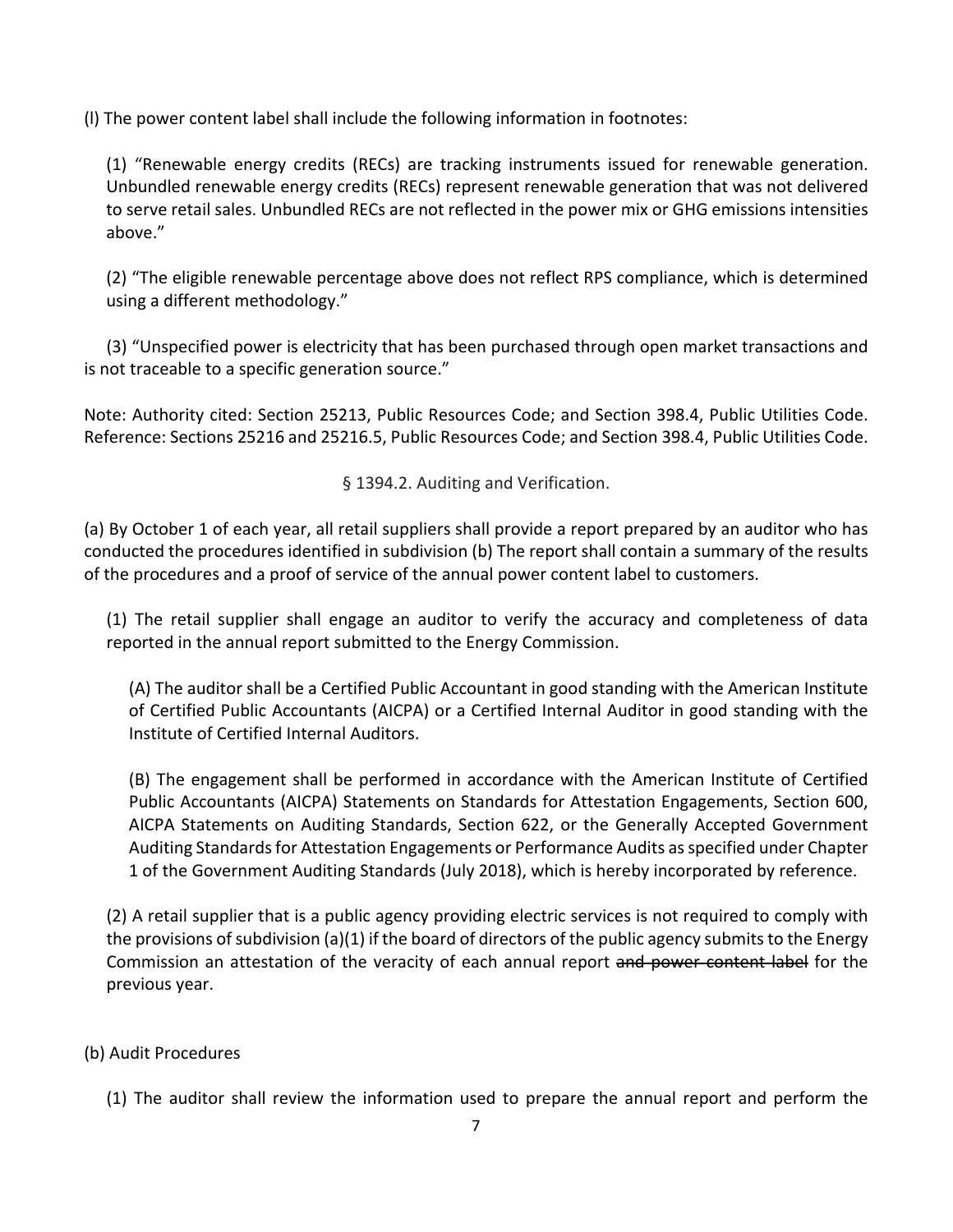procedures identified below, noting any exceptions.

(A) The auditor shall agree the specified purchases and resales by facility name, facility number provided by EIA, WREGIS, and RPS if applicable, kilowatt hours, and fuel type from the information used to prepare the annual report is consistent with the information presented in the annual report. The auditor shall agree the purchases of unspecified sources of power, unbundled RECs, and resales from the information used to prepare the annual report is consistent with the information presented in the annual report. The auditor shall agree the retail sales are accurately reflected in the annual report. The auditor shall also test the mathematical accuracy of the annual report.

(B) The auditor shall select a sample of purchases from the information used to prepare Schedule 1, and for each purchase in the sample perform the following procedures:

1. Agree the facility name, facility numbers provided by EIA, WREGIS, and RPS if applicable, kilowatt hours, and the fuel type from the invoice to the information used to prepare Schedule 1.

2. For facilities owned by the retail supplier, agree the kilowatt hours with meter readings made by an independent third party, or confirm that the retail supplier has another internal auditing procedure that assures facility production agrees to production claims.

3. Agree the date of generation from the invoice to the reporting period of the information used to prepare Schedule 1.

4. Agree the unbundled RECs reported on Schedule 2 were retired in association with an electricity portfolio offered during the previous calendar year, denominated in thousands of kilowatt hours. within the reporting year.

(C) The auditor shall agree any excluded emissions meet the requirements pursuant to section 1393(d).

(2) The auditor shall obtain a copy of the annual power content label provided to customers for each electricity portfolio Uusing the information reported in the associated annual reports, the auditor shall then compare the information to that identified on the power content label. The auditor shall note any exceptions.

(c) The Energy Commission may on its own motion, or as a result of a request from a member of the public or other agency, investigate electricity transactions identified by a retail supplier to determine whether the transactions are traceable to specific generating facilities and whether they provide commercial verification that the electricity source claimed has been sold once and only once to retail consumers. In conducting its investigation, the Energy Commission may require the production of the service lists used to comply with the requirements of subdivision (b) of this section, as well as commercial documents, such as contracts, invoices, the verification procedures performed pursuant to subdivision (b) of this section, and attestations.